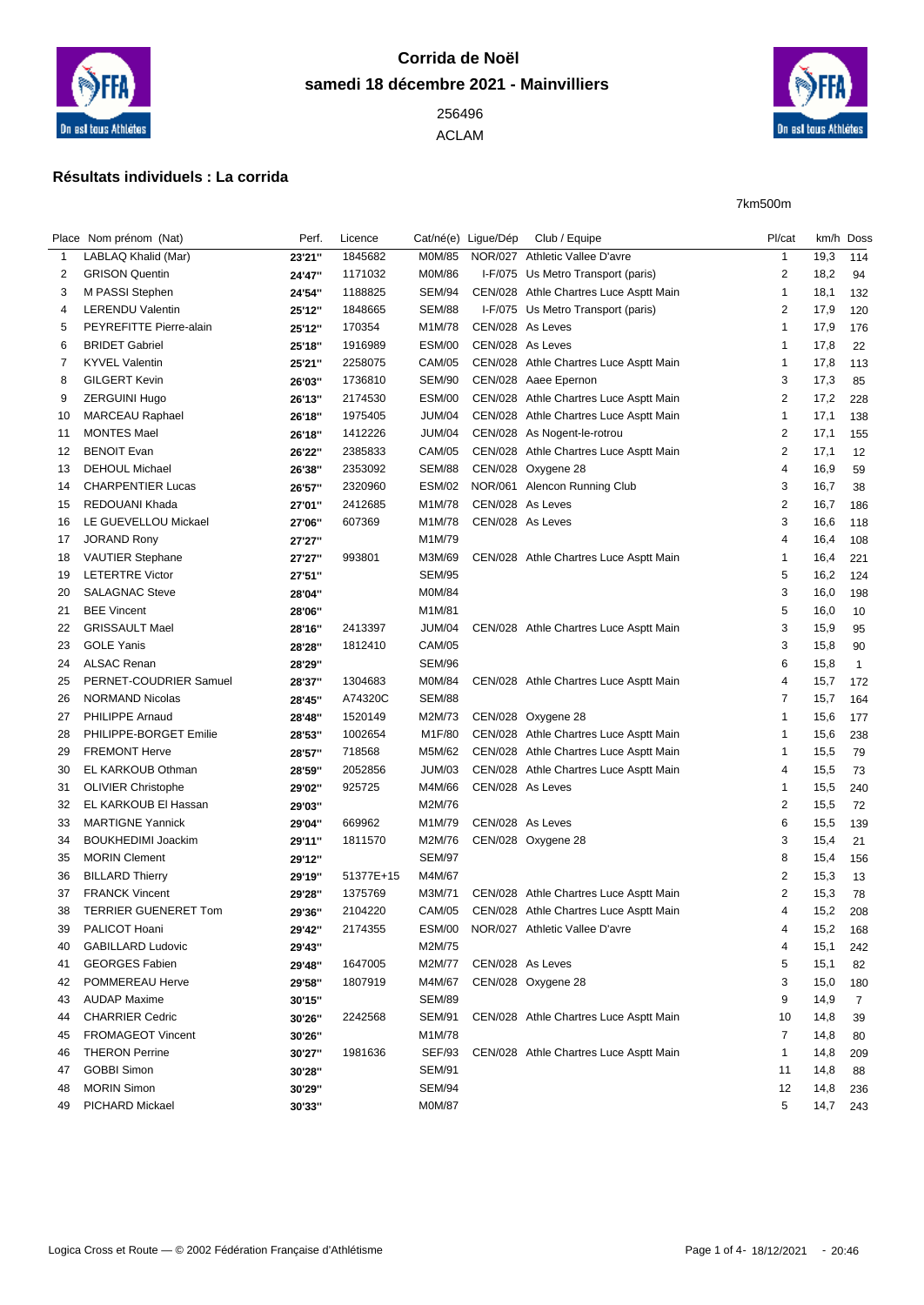| 50       | <b>CAILLEAUX Claire</b>     | 30'34" |                    | M1F/82                  |                  |                                        | $\overline{\mathbf{c}}$ | 14,7         | 30  |
|----------|-----------------------------|--------|--------------------|-------------------------|------------------|----------------------------------------|-------------------------|--------------|-----|
| 51       | SICOT Fabien                | 30'38" | 1714497            | M0M/87                  |                  | CEN/028 Es Jouy St-prest Athletisme    | 6                       | 14,7         | 205 |
| 52       | DE BRASSIER DE JOCAS        | 30'44" |                    | <b>CAM/05</b>           |                  |                                        | 5                       | 14,6         | 234 |
| 53       | <b>OUAZAN Steve</b>         | 30'45" |                    | M1M/81                  |                  |                                        | 8                       | 14,6         | 166 |
| 54       | PERRONE Jean-bernard        | 30'48" | 566672             | M5M/62                  | CEN/028 As Leves |                                        | $\overline{2}$          | 14,6         | 173 |
| 55       | <b>BOUBAAYA Abdelkrim</b>   | 30'50" | 1984994            | M3M/69                  |                  | CEN/028 Athle Chartres Luce Asptt Main | 3                       | 14,6         | 18  |
| 56       | <b>MEURY Damien</b>         | 30'51" |                    | SEM/98                  |                  |                                        | 13                      | 14,6         | 147 |
| 57       | <b>THEVENOT Denis</b>       | 30'53" | B26353             | M1M/80                  |                  |                                        | 9                       | 14,6         | 210 |
| 58       | PROUST Romain               | 31'24" | 2118822            | M1M/80                  | CEN/028 As Leves |                                        | 10                      | 14,3         | 181 |
| 59       | COQUAND Loane               | 31'26" | 1381562            | <b>CAF/05</b>           |                  | CEN/028 Occba - S/I Bonneval A.        | 1                       | 14,3         | 47  |
| 60       | <b>CORLOBE Baptiste</b>     | 31'34" |                    | <b>SEM/93</b>           |                  |                                        | 14                      | 14,3         | 48  |
| 61       | <b>BOUCHEREAU Jerome</b>    | 31'34" | 1986966            | M2M/74                  | CEN/028 As Leves |                                        | 6                       | 14,3         | 19  |
| 62       | <b>YGE Christopher</b>      | 31'34" |                    | <b>SEM/90</b>           |                  |                                        | 15                      | 14,3         | 226 |
| 63       | EL HAFAIA Elwan             | 31'35" |                    | <b>JUM/04</b>           |                  |                                        | 5                       | 14,2         | 70  |
| 64       | <b>MAUPU Olivier</b>        | 31'35" | 2087178            | M0M/84                  |                  | CEN/028 Athle Chartres Luce Asptt Main | 7                       | 14,2         | 142 |
| 65       | <b>RUBY Christophe</b>      | 31'44" |                    | M3M/70                  |                  |                                        | $\overline{4}$          | 14,2         | 195 |
| 66       | <b>SEVIN Emmanuel</b>       | 31'45" | 584235             | M2M/77                  |                  | CEN/028 Occba - S/I Bonneval A.        | 7                       | 14,2         | 204 |
| 67       | <b>CORNUEAU Nils</b>        | 31'54" |                    | <b>CAM/05</b>           |                  |                                        | 6                       | 14,1         | 49  |
| 68       | <b>RAY Mathurin</b>         | 32'07" |                    | SEM/90                  |                  |                                        | 16                      | 14,0         | 185 |
| 69       | <b>BRIGE Dany</b>           | 32'09" | 1280737            | M0M/84                  |                  | I-F/091 Athle 91 - S/I Ac Etrechy      | 8                       | 14,0         | 25  |
| 70       | <b>BRIDET Jean-francois</b> | 32'11" |                    | M3M/71                  |                  |                                        | 5                       | 14,0         | 23  |
| 71       | <b>MELLET Willy</b>         |        |                    | M2M/75                  |                  |                                        | 8                       | 14,0         |     |
|          | <b>GUIBOUT Nicolas</b>      | 32'13" |                    |                         |                  |                                        | 11                      |              | 143 |
| 72       | <b>BINOIST Alexandre</b>    | 32'21" | 2063007<br>B50037C | M1M/81<br><b>M0M/86</b> |                  | CEN/028 Athle Chartres Luce Asptt Main | 9                       | 13,9         | 98  |
| 73<br>74 | <b>MORVAN Thomas</b>        | 32'39" |                    | <b>SEM/89</b>           |                  |                                        | 17                      | 13,8<br>13,8 | 14  |
|          |                             | 32'41" |                    |                         |                  |                                        |                         |              | 159 |
| 75       | <b>KERGUNTUIL Lionel</b>    | 32'48" | 1179226            | M4M/67                  |                  | CEN/028 Athle Chartres Luce Asptt Main | 4                       | 13,7         | 109 |
| 76       | <b>GUILLAUME Francis</b>    | 32'58" | 1007369            | M4M/63                  |                  | CEN/028 Athle Chartres Luce Asptt Main | 5                       | 13,7         | 99  |
| 77       | REGNAULD Nathan             | 33'00" | 677040             | <b>SEM/96</b>           |                  | CEN/028 Aaee Epernon                   | 18                      | 13,6         | 187 |
| 78       | <b>BRIGNON Olivier</b>      | 33'03" | 1869997            | M4M/65                  | CEN/028 As Leves |                                        | 6                       | 13,6         | 26  |
| 79       | APPASAMY Vanessa            | 33'27" | 2078380            | M1F/82                  |                  | CEN/028 Athle Chartres Luce Asptt Main | 3                       | 13,5         | 3   |
| 80       | <b>SAUGER Sebastien</b>     | 33'31" |                    | M3M/72                  |                  |                                        | 6                       | 13,4         | 200 |
| 81       | FORET Jean                  | 33'32" |                    | M5M/62                  |                  |                                        | 3                       | 13,4         | 76  |
| 82       | <b>SAUSSE Thierry</b>       | 33'40" | A29012             | M4M/64                  |                  |                                        | $\overline{7}$          | 13,4         | 201 |
| 83       | <b>DELEMER Arsene</b>       | 33'40" |                    | <b>JUM/04</b>           |                  |                                        | 6                       | 13,4         | 61  |
| 84       | MOISSERON Teo               | 33'45" |                    | <b>ESM/02</b>           |                  |                                        | 5                       | 13,3         | 153 |
| 85       | <b>TOURNEBOEUF Morgan</b>   | 33'45" |                    | <b>SEM/98</b>           |                  |                                        | 19                      | 13,3         | 214 |
| 86       | <b>BOUCHEREAU Sandrine</b>  | 33'49" | 1986984            | M2F/74                  | CEN/028 As Leves |                                        | 1                       | 13,3         | 20  |
| 87       | <b>MENARD Christopher</b>   | 33'54" |                    | <b>SEM/99</b>           |                  |                                        | 20                      | 13,3         | 144 |
| 88       | <b>CANU Elodie</b>          | 33'57" |                    | M1F/79                  |                  |                                        | 4                       | 13,3         | 32  |
| 89       | <b>BOURGOIN William</b>     | 33'57" |                    | M1M/79                  |                  |                                        | 12                      | 13,3         | 230 |
| 90       | <b>CRIGNON Louis</b>        | 34'07" |                    | <b>CAM/06</b>           |                  |                                        | 7                       | 13,2         | 52  |
| 91       | <b>CRIGNON Frederic</b>     | 34'07" |                    | M3M/71                  |                  |                                        | $\overline{7}$          | 13,2         | 51  |
| 92       | <b>GANNE Maxime</b>         | 34'08" |                    | M1M/81                  |                  |                                        | 13                      | 13,2         | 81  |
| 93       | PELLE Tony                  | 34'09" | 164421             | <b>SEM/91</b>           |                  | CEN/028 Athle Chartres Luce Asptt Main | 21                      | 13,2         | 171 |
| 94       | <b>BRUNEAU Olivier</b>      | 34'10" | 1725368            | M4M/67                  |                  | CEN/028 Athle Chartres Luce Asptt Main | 8                       | 13,2         | 28  |
| 95       | <b>KRIER Jean-michel</b>    | 34'12" | 134797             | M5M/60                  |                  | CEN/028 Athle Chartres Luce Asptt Main | 4                       | 13,2         | 111 |
| 96       | <b>BAILLEUX Jean</b>        | 34'12" | B34057C            | <b>CAM/06</b>           |                  |                                        | 8                       | 13,2         | 8   |
| 97       | <b>GRANDJEAN Marilyne</b>   | 34'14" | 1900203            | M1F/80                  |                  | CEN/028 Athle Chartres Luce Asptt Main | 5                       | 13,1         | 93  |
| 98       | <b>CHERIAUX Brice</b>       | 34'14" |                    | <b>SEM/92</b>           |                  |                                        | 22                      | 13,1         | 43  |
| 99       | <b>NIERDING Jeoffrey</b>    | 34'15" | B17173             | M2M/77                  |                  |                                        | 9                       | 13,1         | 162 |
| 100      | <b>LOUPET Gildas</b>        | 34'19" |                    | M2M/77                  |                  |                                        | 10                      | 13,1         | 131 |
| 101      | <b>RUBY Colin</b>           | 34'34" |                    | ESM/01                  |                  |                                        | 6                       | 13,0         | 196 |
| 102      | <b>MARC Marion</b>          | 34'38" | 1968819            | <b>SEF/91</b>           |                  | CEN/028 Oxygene 28                     | 2                       | 13,0         | 137 |
| 103      | <b>DARGON Aurelien</b>      | 34'43" |                    | M1M/81                  |                  |                                        | 14                      | 13,0         | 55  |
| 104      | <b>SIMON Eric</b>           | 34'44" |                    | M3M/72                  |                  |                                        | 8                       | 13,0         | 206 |
| 105      | <b>JANVIER Camille</b>      | 34'46" |                    | M0F/87                  |                  |                                        | 1                       | 12,9         | 106 |
|          | 106 SANCHEZ Emilie          | 34'52" |                    | M0F/84                  |                  |                                        | 2                       | 12,9         | 199 |
|          | 107 FAUVEL SMITH Lisa       | 34'56" |                    | M3F/69                  |                  |                                        | 1                       | 12,9         | 75  |
| 108      | <b>MASSA Alexandre</b>      | 35'04" | B09278C            | M2M/73                  |                  |                                        | 11                      | 12,8         | 141 |
| 109      | <b>GIBOREAU Nicolas</b>     | 35'37" | 2425601            | SEM/92                  |                  | CEN/028 Athle Chartres Luce Asptt Main | 23                      | 12,6         | 84  |
|          | 110 PAVIE Morgane           | 35'37" | 1946510            | SEF/88                  |                  | CEN/028 Es Jouy St-prest Athletisme    | 3                       | 12,6         | 169 |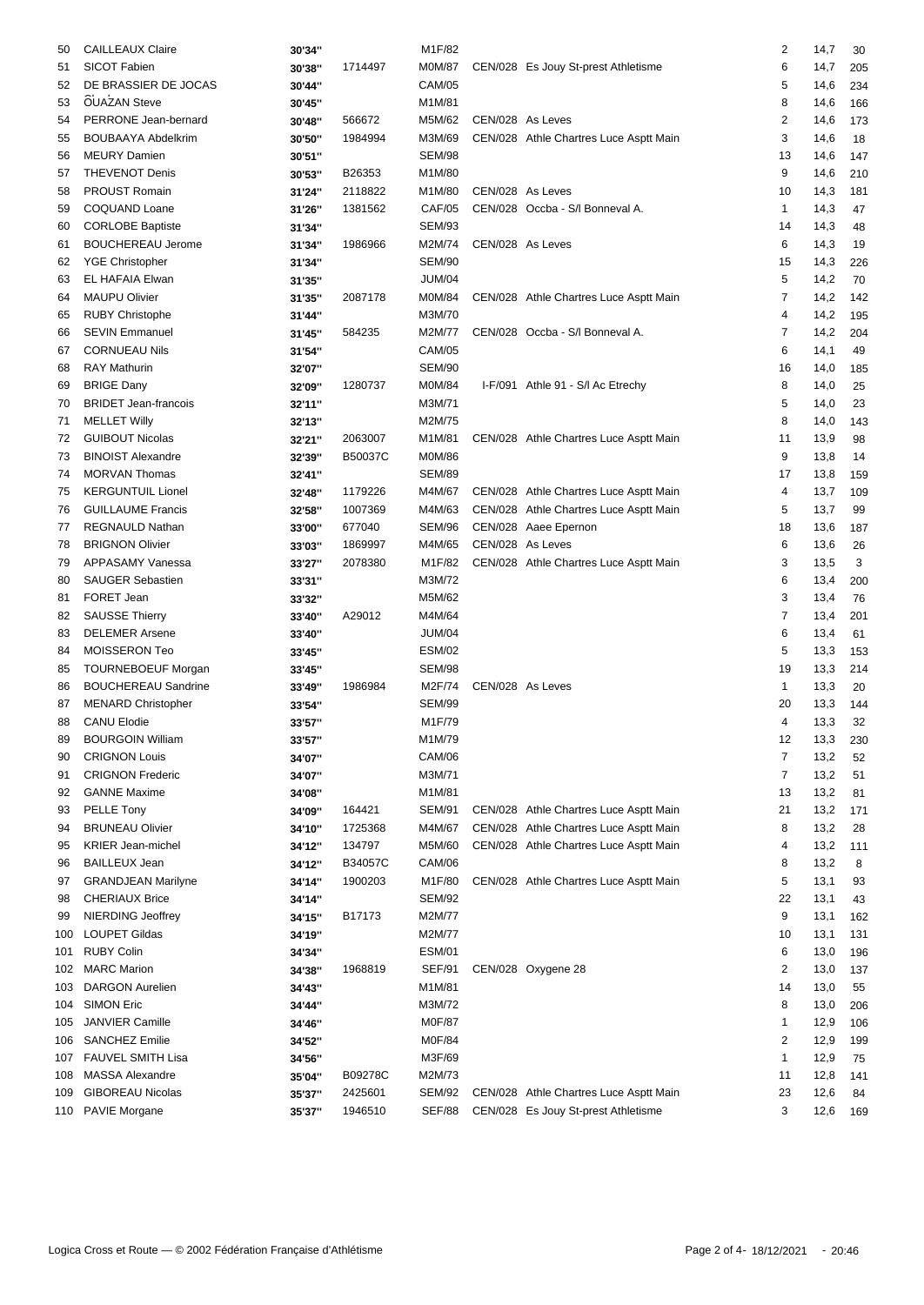| 111 | <b>GILLET Mathieu</b>       | 35'38" | 2338473 | M1M/80        | CEN/028 Athle Chartres Luce Asptt Main | 15             | 12,6     | 86  |
|-----|-----------------------------|--------|---------|---------------|----------------------------------------|----------------|----------|-----|
|     | 112 CHERIAUX Martial        | 35'41" |         | <b>SEM/95</b> |                                        | 24             | 12,6     | 44  |
|     | <b>MOISSERON Laurent</b>    |        |         | M3M/72        |                                        | 9              |          |     |
| 113 |                             | 35'42" |         |               |                                        | $\mathbf 1$    | 12,6     | 151 |
| 114 |                             | 35'49" |         |               |                                        |                | 12,6     | 334 |
| 115 | <b>LEROY Julien</b>         | 35'55" |         | M0M/83        |                                        | 10             | 12,5     | 121 |
| 116 | <b>PAVIOT Christelle</b>    | 36'15" | B97843  | M0F/86        |                                        | 3              | 12,4     | 170 |
| 117 | FOUSSEREAU Jonathan         | 36'16" |         | M1M/81        |                                        | 16             | 12,4     | 77  |
| 118 | <b>QUIEDEVILLE Andre</b>    | 36'17" |         | M6M/56        |                                        | $\mathbf{1}$   | 12,4     | 183 |
| 119 | <b>CRIGNON Thomas</b>       | 36'21" | 2289601 | <b>ESM/02</b> | CEN/028 Athle Chartres Luce Asptt Main | 7              | 12,4     | 53  |
| 120 | <b>MARCHAND Florence</b>    | 36'22" |         | M3F/71        |                                        | $\overline{2}$ | 12,4     | 241 |
| 121 | <b>LEBOURNOT Delphine</b>   | 36'31" | 2187764 | M2F/76        | CEN/028 Occba - S/I Bonneval A.        | $\overline{2}$ | 12,3     | 119 |
| 122 | <b>MAITREPIERRE Florian</b> | 36'36" |         | <b>SEM/96</b> |                                        | 25             | 12,3     | 134 |
| 123 | <b>GIBOREAU Adriane</b>     | 36'44" | 2076730 | <b>SEF/89</b> | CEN/028 Athle Chartres Luce Asptt Main | $\overline{4}$ | 12,3     | 83  |
| 124 | <b>COUSIN Xavier</b>        | 36'49" |         | M0M/86        |                                        | 11             | 12,2     | 50  |
| 125 | <b>DURAND Pomme</b>         | 36'50" | 140222  | <b>SEF/92</b> | CEN/028 Athle Chartres Luce Asptt Main | 5              | 12,2     | 66  |
| 126 | <b>BRIERE Christine</b>     | 36'50" |         | M3F/72        |                                        | 3              | 12,2     | 24  |
| 127 | ARROUART Jean-marc          | 36'51" |         | M3M/72        |                                        | 10             | 12,2     | 6   |
| 128 | BANGOURA Alkaly-mohamed     | 36'53" |         | <b>SEM/97</b> |                                        | 26             | 12,2     | 9   |
| 129 | ROSE Jean-francois          | 36'55" | 1264709 | M4M/64        | CEN/028 Athle Chartres Luce Asptt Main | 9              | 12,2     | 192 |
| 130 | <b>NIETO Frederic</b>       | 37'03" |         | M0M/84        |                                        | 12             | 12,1     | 163 |
| 131 | <b>GOUIN Stephane</b>       | 37'06" |         | M2M/75        |                                        | 12             | 12,1     | 91  |
| 132 | RACHMOUN Hamid              | 37'17" |         | M2M/74        |                                        | 13             | 12,1     | 184 |
| 133 | <b>VIVIEN Laurence</b>      | 37'18" | 137736  | M5F/62        | CEN/028 Athle Chartres Luce Asptt Main | $\mathbf{1}$   | 12,1     | 224 |
| 134 | <b>ROSE Sophie</b>          | 37'35" | 1264710 | M4F/66        | CEN/028 Athle Chartres Luce Asptt Main | 1              | 12,0     | 193 |
| 135 | <b>LIBERGE Solene</b>       | 37'38" |         | <b>SEF/97</b> |                                        | 6              | 12,0     | 130 |
| 136 | <b>BENIS Dylan</b>          | 37'52" |         | <b>SEM/90</b> |                                        | 27             | 11,9     | 11  |
| 137 | <b>CONSTANT Marie</b>       | 37'53" |         | <b>SEF/97</b> |                                        | $\overline{7}$ | 11,9     | 46  |
| 138 | <b>CONSTANT Luc</b>         | 37'53" | 1581903 | M3M/68        | CEN/028 Es Jouy St-prest Athletisme    | 11             | 11,9     | 45  |
| 139 | <b>DUTOT Philippe</b>       | 37'57" |         | M3M/68        |                                        | 12             | 11,9     | 67  |
| 140 | <b>THIERY Christophe</b>    | 38'02" |         | M1M/80        |                                        | 17             | 11,8     | 211 |
| 141 | <b>PENELLE Vincent</b>      | 38'05" |         | <b>SEM/90</b> |                                        | 28             | 11,8     | 246 |
| 142 | JANVIER Jean                | 38'07" |         | M6M/54        |                                        | $\overline{c}$ | 11,8     | 239 |
| 143 | POITIER Sacha               | 38'24" |         | <b>JUM/03</b> |                                        | 7              | 11,7     | 229 |
| 144 | PAGEON Alexandre            | 38'28" |         | M0M/85        |                                        | 13             | 11,7     | 167 |
| 145 | <b>TACHOT Cedric</b>        |        |         | M2M/77        |                                        | 14             | 11,7     | 237 |
| 146 | MOINE BOUKHEDIMI Juliette   | 38'31" | 2385822 | <b>CAF/05</b> | CEN/028 Athle Chartres Luce Asptt Main | 2              | 11,6     |     |
|     | <b>LEVIGNE Pierre</b>       | 38'48" | 1489938 | M4M/65        | CEN/028 Athle Chartres Luce Asptt Main | 10             |          | 150 |
| 147 |                             | 38'49" |         |               |                                        |                | 11,6     | 128 |
| 148 | <b>DENEAU Aymerick</b>      | 38'50" |         | <b>JUM/03</b> |                                        | 8              | 11,6     | 63  |
| 149 | <b>MOINE Stephanie</b>      | 38'50" | 1968833 | M2F/76        | CEN/028 Oxygene 28                     | 3              | 11,6     | 149 |
|     | 150 RODDE Philippe          | 39'00" | 2110319 | M5M/62        | CEN/028 Athle Chartres Luce Asptt Main | 5              | 11,5 191 |     |
| 151 | <b>MAAROUFI Yanis</b>       | 39'10" | 1747497 | M3M/72        | CEN/028 Athle Chartres Luce Asptt Main | 13             | 11,5     | 133 |
|     | 152 AREVALO Francoise       | 39'11" | 2021351 | M4F/65        | CEN/028 Athle Chartres Luce Asptt Main | 2              | 11,5     | 5   |
| 153 | <b>TOURNEREAU Marceau</b>   | 39'30" | B97547C | CAM/05        |                                        | 9              | 11,4     | 215 |
| 154 | <b>ZAHOUI Mohamed</b>       | 39'39" |         | <b>SEM/90</b> |                                        | 29             | 11,3     | 227 |
| 155 | <b>EL HAFAIA Nawel</b>      | 39'44" | 1582258 | CAF/06        | Aaee Epernon                           | 3              | 11,3     | 71  |
| 156 | MANSART Zoe                 | 39'44" |         | <b>CAF/06</b> |                                        | 4              | 11,3     | 136 |
| 157 | CHAUVEAU Jerome             | 39'44" |         | M3M/71        |                                        | 14             | 11,3     | 41  |
| 158 | <b>BOISBOUVIER Aurore</b>   | 39'52" |         | M0F/83        |                                        | 4              | 11,3     | 16  |
| 159 | <b>DEMAY Christophe</b>     | 39'52" |         | M0M/83        |                                        | 14             | 11,3     | 62  |
| 160 | <b>REUTIN Karine</b>        | 39'52" |         | M1F/81        |                                        | 6              | 11,3     | 188 |
| 161 | <b>BRONDEL Aurelie</b>      | 39'53" |         | M0F/84        |                                        | 5              | 11,3     | 27  |
| 162 | <b>DELAHAYE Sebastien</b>   | 39'54" |         | M2M/74        |                                        | 15             | 11,3     | 60  |
| 163 | PERTHUIS Isabelle           | 39'57" |         | M2F/75        |                                        | 4              | 11,3     | 175 |
| 164 | <b>TEBOUL Julien</b>        | 40'02" |         | M0M/87        |                                        | 15             | 11,2     | 207 |
| 165 | <b>LAMBERT Felix</b>        | 40'05" |         | <b>SEM/98</b> |                                        | 30             | 11,2     | 115 |
| 166 | <b>GUERNET Anais</b>        | 40'06" |         | <b>SEF/93</b> |                                        | 8              | 11,2     | 96  |
| 167 | <b>DEBRAY Louis</b>         | 40'17" |         | JUM/04        |                                        | 9              | 11,2     | 58  |
| 168 | <b>PERTHUIS Frederic</b>    | 40'18" |         | M2M/74        |                                        | 16             | 11,2     | 174 |
| 169 | QUEUELEVEE Romain           | 40'26" |         | M1M/81        |                                        | 18             | 11,1     | 182 |
| 170 | <b>TROUSSEREAU Karine</b>   | 40'40" |         | M2F/74        |                                        | 5              | 11,1     | 217 |
| 171 | <b>MORIN Yves</b>           | 40'47" |         | M6M/57        |                                        | 3              | 11,0     | 157 |
|     |                             |        |         |               |                                        |                |          |     |